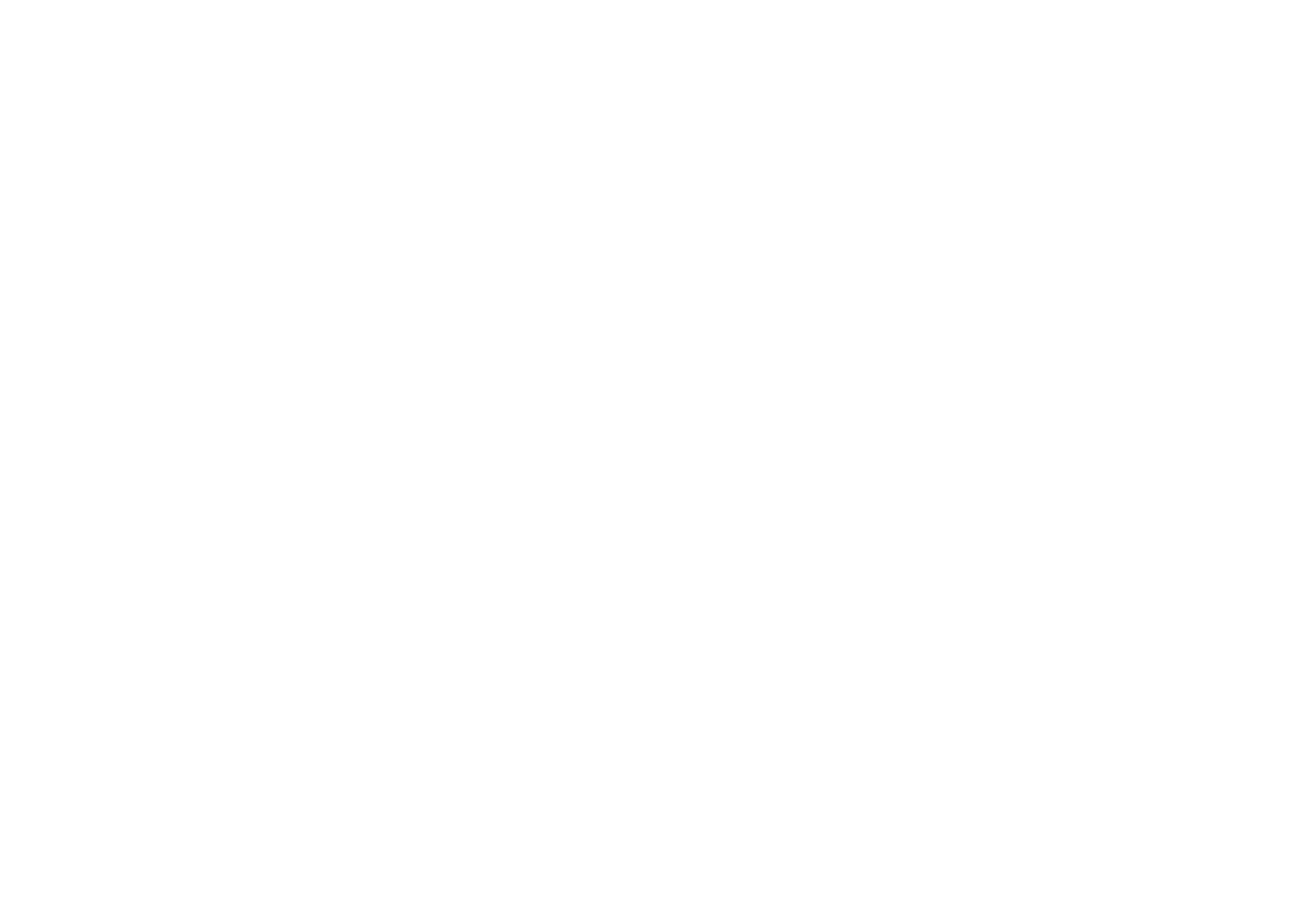| <b>Table 17.1</b>           |  |
|-----------------------------|--|
| 2008 - 2005                 |  |
| Bed Utilization 2005 - 2008 |  |

<span id="page-2-0"></span>

| <b>Description</b>      | 2008  | 2007  | 2006  | 2005  |
|-------------------------|-------|-------|-------|-------|
| Total admissions        | 1,603 | 1,407 | 1,139 | 647   |
| Total discharges        | 1,602 | 1,407 | 1,139 | 647   |
| Number of beds          | 24    | 24    | 24    | 24    |
| Bed days available      | 8,784 | 8,760 | 8,760 | 8,760 |
| Patient days-overnight  | 1,293 | 1,410 | 1,228 | 570   |
| Patients days < 1 day   | 1,040 | 797   | 616   | 386   |
| Total patients days     | 2,333 | 2,207 | 1,844 | 956   |
| Bed occupancy rate      | 26.6  | 25.2  | 21.1  | 10.9  |
| Turnover rate           | 66.8  | 58.6  | 47.5  | 27.0  |
| Turnover interval       | 4.0   | 4.7   | 6.1   | 12.1  |
| Average daily admission | 4.4   | 3.9   | 3.1   | 1.8   |
| Average daily discharge | 4.4   | 3.9   | 3.1   | 1.8   |
| Average length of stay  | 1.5   | 1.6   | 1.6   | 1.5   |

## **2008 - 2005 Beds Distribution 2005 - 2008 Table 17.2**

| Service                          | 2008 | 2007 | 2006 | 2005            |  |
|----------------------------------|------|------|------|-----------------|--|
| Private Ward (VIP)               | 3    | 3    | 3    | 3               |  |
| Intensive care unit              |      | 2    | 2    |                 |  |
| Medical / Surgical               | 17   | 17   | 17   | 17.             |  |
| Obstetrics / Gynecology          |      | 2    | 2    |                 |  |
| Total                            | 24   | 24   | 24   | 24 <sup>1</sup> |  |
| Special Care Baby Unit / Nursery |      | 6    | 6    | ี               |  |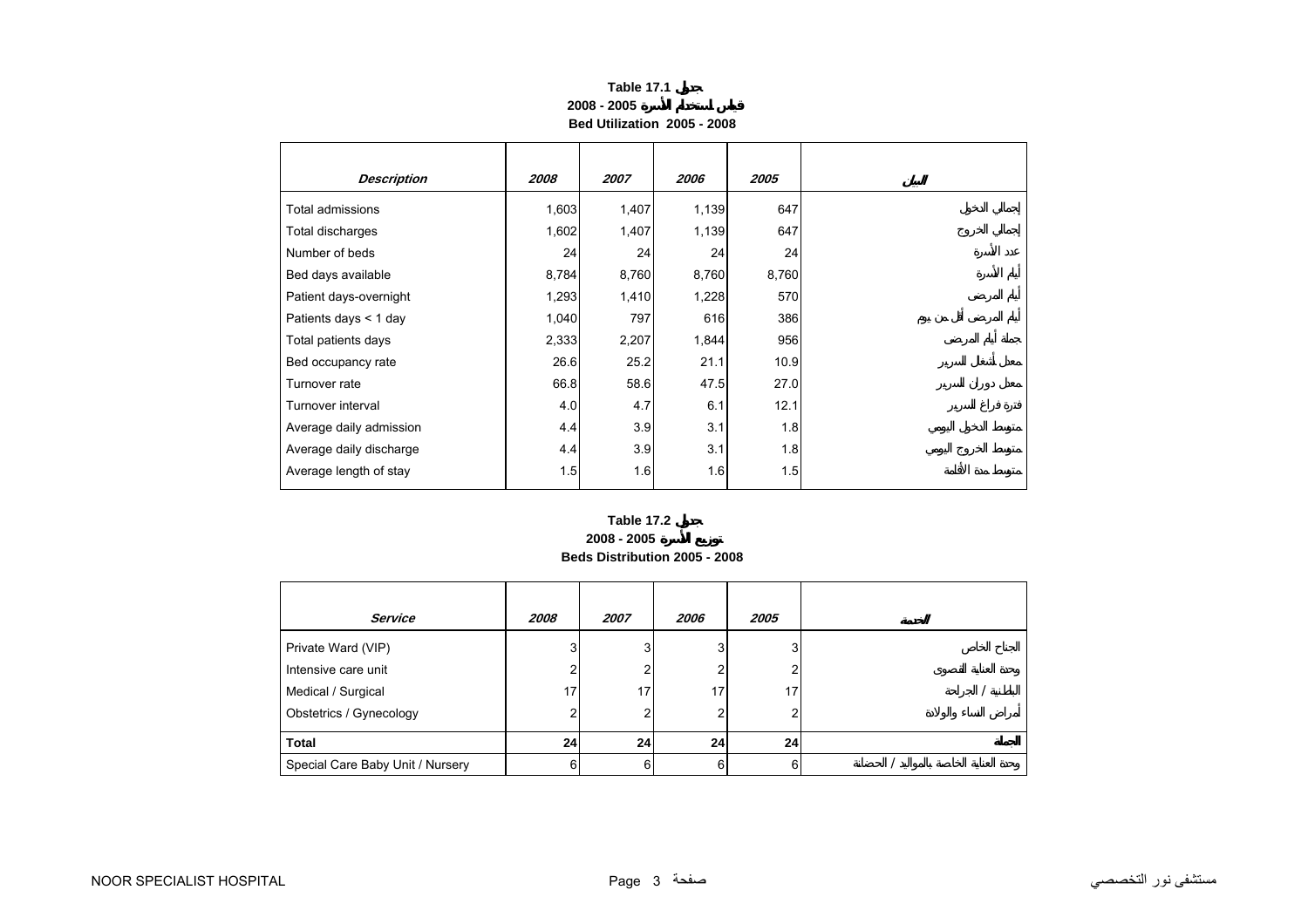| جدول Table 17.3                                                          |  |  |  |  |  |  |  |
|--------------------------------------------------------------------------|--|--|--|--|--|--|--|
| القوى العاملة بالمهن الطبية والمساندة حسب الفنة و الجنسية و النوع 2008   |  |  |  |  |  |  |  |
| Medical and Allied Health Manpower by Category, Nationality and Sex 2008 |  |  |  |  |  |  |  |

<span id="page-3-0"></span>

| <b>Total</b> |        | الجملة Non-Bahraini |              |                 | Bahraini غير بحريني<br>بحريني |              |        |                 |         |
|--------------|--------|---------------------|--------------|-----------------|-------------------------------|--------------|--------|-----------------|---------|
|              |        |                     |              |                 |                               |              |        |                 |         |
| الجملة       | أنشى   | نکر                 | الحملة       | أنشور           | نكر                           | الجملة       | أنشى   | نكر             |         |
| <b>Total</b> | Female | Male                | <b>Total</b> | Female          | <b>Male</b>                   | <b>Total</b> | Female | Male            |         |
| 22           |        |                     | 9            | 3               | 6                             |              |        | 9               |         |
| 24           | 24     |                     | 24           |                 |                               |              |        |                 | $\star$ |
|              |        |                     | 3            | $\sim$          |                               |              |        |                 |         |
|              |        |                     |              |                 |                               |              |        |                 |         |
|              |        |                     |              |                 |                               |              |        |                 |         |
|              |        |                     |              | 15 <sub>l</sub> |                               | 24           |        | 13 <sub>1</sub> |         |

*\* Nurses excluding practical nurses and other grades below staff nurse .* . : *\**